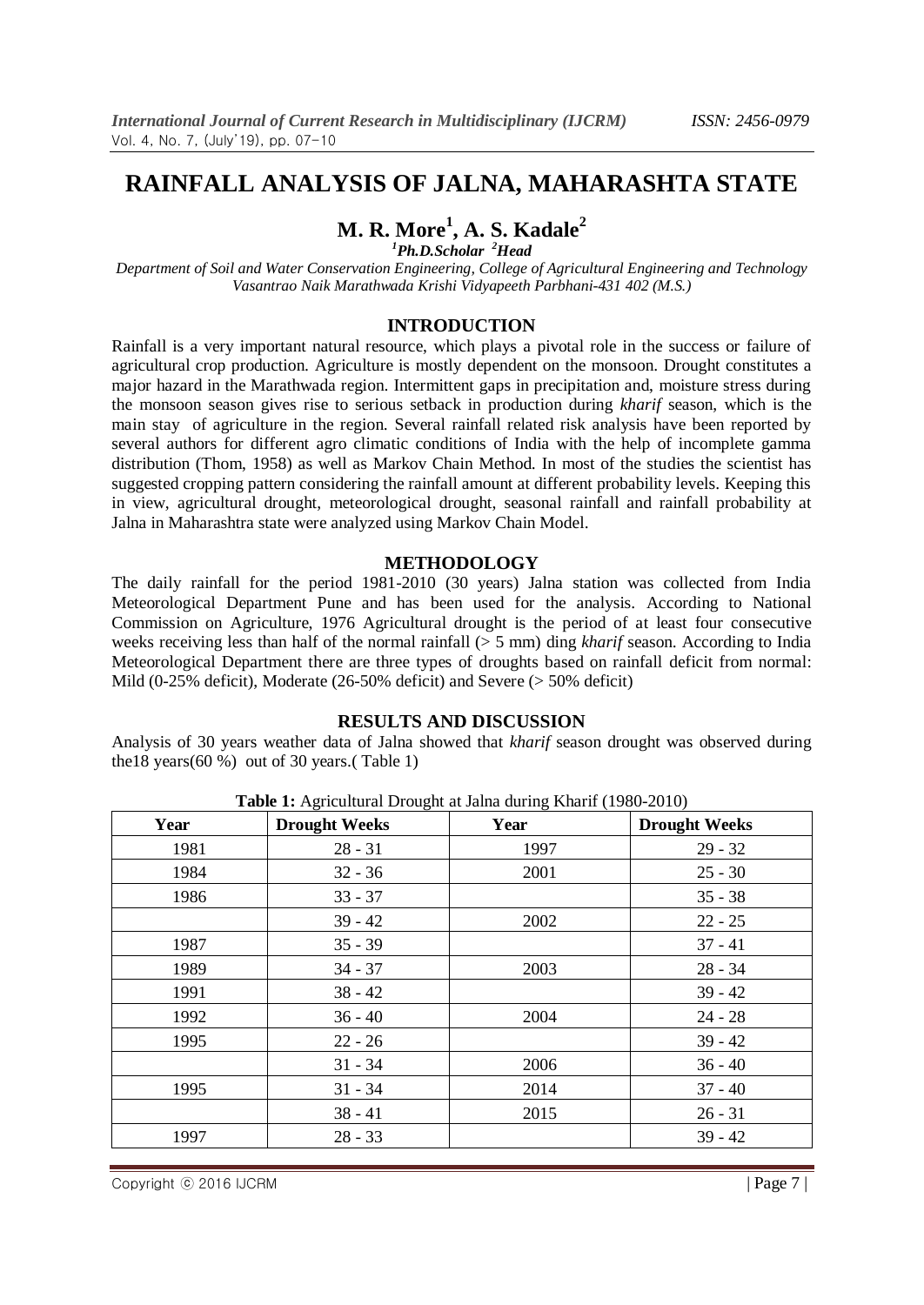## **METEOROLOGICAL DROUGHT ANALYSIS**

The average rainfall of the district is 779.01 mm. It was observed that, among 30 years average annual rainfall was below normal rainfall for 15 years and was above normal rainfall for 15 years. Out of 30 years moderate drought was observed for the years (16.67%). (Table 2)

| Sn.              | Year | $\sim$ $\sim$ $\sim$ $\sim$ $\sim$<br><b>Annual</b><br>RF(mm) | Deviation $(%)$ | <b>Drought Condition</b>       |
|------------------|------|---------------------------------------------------------------|-----------------|--------------------------------|
| 1.               | 1981 | 1079.80                                                       | 38.6118         | No Drought                     |
| $\overline{2}$ . | 1982 | 727.20                                                        | $-6.6507$       | No Drought                     |
| $\overline{3}$ . | 1983 | 1037.40                                                       | 33.1690         | No Drought                     |
| 4.               | 1984 | 620.20                                                        | $-20.3861$      | No Drought                     |
| 5.               | 1985 | 566.20                                                        | $-27.3180$      | Moderate                       |
| 6.               | 1986 | 499.00                                                        | $-35.9443$      | Moderate                       |
| $\overline{7}$ . | 1987 | 988.00                                                        | 26.8276         | No Drought                     |
| 8.               | 1988 | 933.40                                                        | 19.8187         | No Drought                     |
| 9.               | 1989 | 680.50                                                        | $-12.6455$      | No Drought                     |
| 10.              | 1990 | 967.00                                                        | 24.1319         | No Drought                     |
| 11.              | 1991 | 649.40                                                        | $-16.6378$      | No Drought                     |
| 12.              | 1992 | 784.30                                                        | 0.6791          | No Drought                     |
| 13.              | 1993 | 908.00                                                        | 16.5582         | No Drought                     |
| 14.              | 1994 | 494.00                                                        | $-36.5862$      | Moderate                       |
| 15.              | 1995 | 405.10                                                        | -47.9981        | Moderate                       |
| 16.              | 1996 | 756.50                                                        | $-2.8896$       | No Drought                     |
| 17.              | 1997 | 821.50                                                        | 5.4544          | No Drought                     |
| 18.              | 1998 | 1232.00                                                       | 58.1494         | No Drought                     |
| 19.              | 1999 | 650.00                                                        | $-16.5608$      | No Drought                     |
| 20.              | 2000 | 671.00                                                        | $-13.8650$      | No Drought                     |
| 21.              | 2001 | 559.00                                                        | $-28.2423$      | Moderate                       |
| 22.              | 2002 | 696.00                                                        | $-10.6558$      | No Drought                     |
| 23.              | 2003 | 702.80                                                        | $-9.7829$       | No Drought                     |
| 24.              | 2004 | 813.70                                                        | 4.4531          | No Drought                     |
| 25.              | 2005 | 674.20                                                        | $-13.4543$      | No Drought                     |
| 26.              | 2006 | 954.40                                                        | 22.5145         | No Drought                     |
| 27.              | 2007 | 951.30                                                        | 22.1165         | $\overline{\text{No}}$ Drought |
| 28.              | 2008 | 884.60                                                        | 13.5544         | No Drought                     |
| 29.              | 2009 | 784.80                                                        | 0.7432          | No Drought                     |
| 30.              | 2010 | 879.00                                                        | 12.8355         | No Drought                     |

**Table 2:** Meteorological drought at Jalna (1981-2010)

Moderate Drought  $=$  5 years (16.67%)

No Drought  $=$  25 years  $(8.333\%)$ 

### **SEASONAL RAINFALL ANALYSIS**

It is seen from Table 3 that the average annual rainfall and rainy days at Jalna station was 779.01mm and 41.83 days respectively. The rainfall amount and rainy days for different season namely Winter, Summer, South West and North East were respectively 0.26, 1.55, 85.95 and 12.23 % of the total rainfall and 1.46, 4.38, 81.86 and 12.59 % of total rainy days, The coefficient of variation of seasonal rainfall was highest (286.82%) during winter followed by summer(205.37%), North East(90.71%). Coefficient of variation of seasonal rainfall was lowest (26.18 %) for South West season. Likewise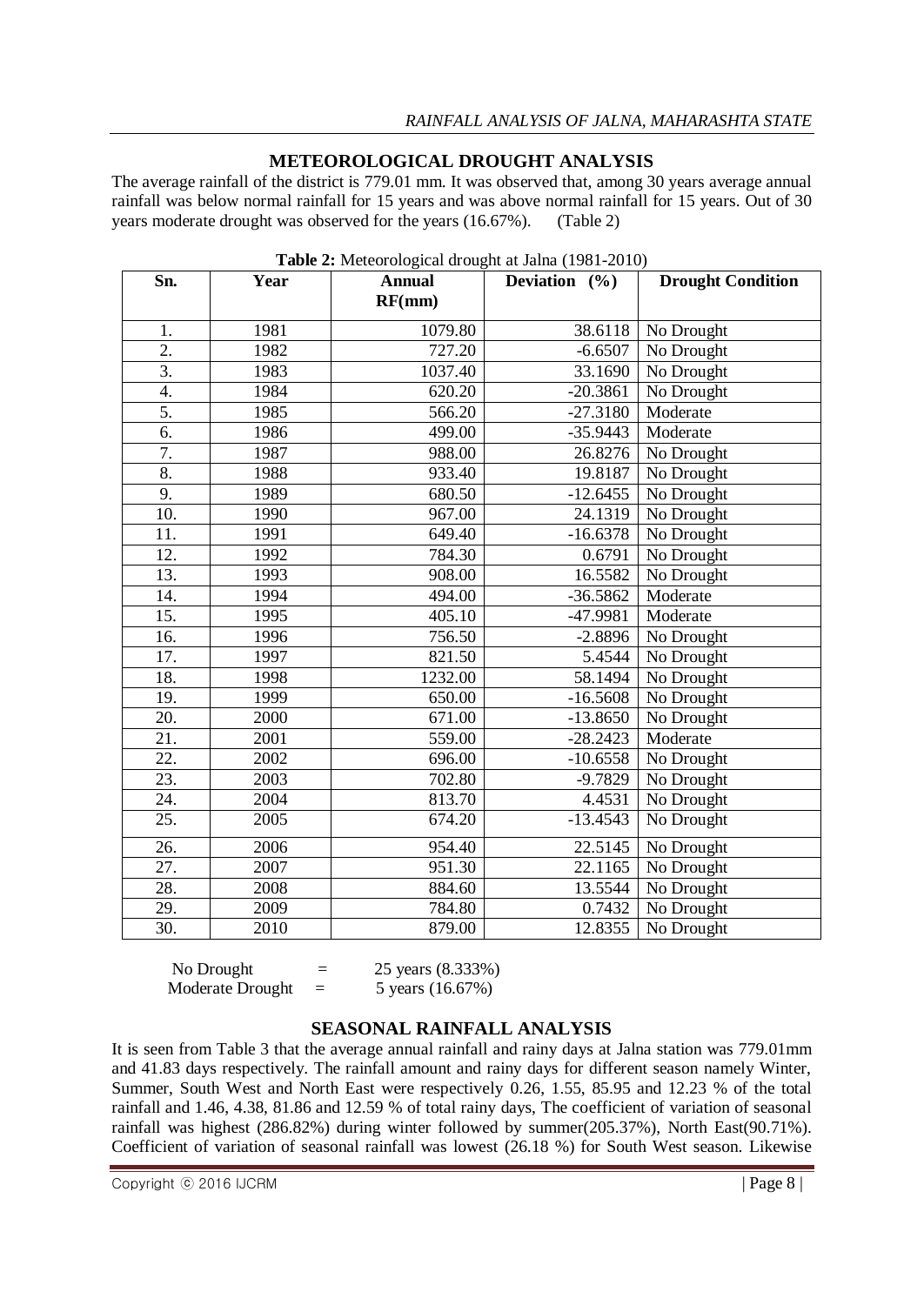coefficient of variation of seasonal rainy days was highest (318.40) during winter followed by summer (199.28%), North East (75.54%). Coefficient of variation of seasonal rainy days was lowest (22.65 %) for South West season.

| <b>Season</b> |           | Winter | <b>Summer</b> | <b>South West</b> | <b>North</b> | Annual |
|---------------|-----------|--------|---------------|-------------------|--------------|--------|
|               |           |        |               |                   | East         |        |
| Rainfall      | Mean      | 2.01   | 12.1          | 669.59            | 95.3         | 779.01 |
|               | <b>SD</b> | 5.58   | 24.85         | 175.3             | 86.45        | 191.78 |
|               | CV        | 296.82 | 205.37        | 26.18             | 90.71        | 24.62  |
| Rainy days    | Mean      | 0.17   | 1.03          | 35.97             | 4.67         | 41.83  |
|               | <b>SD</b> | 0.53   | 2.06          | 8.15              | 3.53         | 9.63   |
|               | CV        | 318.40 | 199.28        | 22.65             | 75.57        | 23.02  |

**Table 3:** Seasonal rainfall analysis of Jalna (1981-2010)

Table 4 shows highest rainfall event in a year with date (on which date) and amount of rainfall. In the year 1987 heave rainfall of 180.0mm was observed at Jalna

| <b>Date</b> | Rainfall (mm) | Date       | Rainfall (mm) |
|-------------|---------------|------------|---------------|
| 07/08/1981  | 140.8         | 08/29/1996 | 75.0          |
| 06/24/1982  | 155.0         | 12/09/1997 | 84.0          |
| 09/18/1983  | 108.0         | 06/12/1998 | 95.0          |
| 10/10/1984  | 77.0          | 09/11/1999 | 57.0          |
| 10/06/1985  | 75.0          | 08/12/2000 | 58.0          |
| 06/04/1986  | 70.2          | 10/02/2001 | 67.0          |
| 10/05/1987  | 180.0         | 06/26/2002 | 94.0          |
| 07/09/1988  | 76.0          | 06/30/2003 | 69.8          |
| 07/22/1989  | 126.0         | 09/13/2004 | 152.0         |
| 06/09/1990  | 91.0          | 07/19/2005 | 54.6          |
| 06/10/1991  | 132.0         | 08/24/2006 | 125.0         |
| 09/02/1992  | 136.0         | 07/24/2007 | 131.5         |
| 07/02/1993  | 97.0          | 08/24/2008 | 109.0         |
| 09/05/1994  | 45.0          | 08/06/2009 | 121.0         |
| 09/14/1995  | 38.0          | 07/02/2010 | 42.0          |

**Table 4:** Maximum Heavy Rainfall Events at Jalna( 1981-2010)

**Table 5:** Probabilities of dry Spells of Consecutive Weeks(Markov chain probability) for Jalna (1981-2010)

| <b>SMW</b> | <b>Consecutive 2 dry weeks</b> |         |             | <b>Consecutive 3 dry weeks</b> |             |             | <b>Consecutive 4 dry weeks</b> |             |             |
|------------|--------------------------------|---------|-------------|--------------------------------|-------------|-------------|--------------------------------|-------------|-------------|
|            | 30 <sub>mm</sub>               | $40$ mm | <b>50mm</b> | 30 <sub>mm</sub>               | <b>40mm</b> | <b>50mm</b> | 30 <sub>mm</sub>               | <b>40mm</b> | <b>50mm</b> |
| 23         | 0.2667                         | 0.3000  | 0.4333      | 0.2222                         | 0.2308      | 0.3569      | 0.1333                         | 0.1678      | 0.2528      |
| 24         | 0.3333                         | 0.3333  | 0.4667      | 0.2000                         | 0.2424      | 0.3306      | 0.1176                         | 0.1847      | 0.2731      |
| 25         | 0.4000                         | 0.5333  | 0.5667      | 0.2353                         | 0.4063      | 0.4681      | 0.1107                         | 0.2438      | 0.2766      |
| 26         | 0.3333                         | 0.5333  | 0.6333      | 0.1569                         | 0.3200      | 0.3742      | 0.0560                         | 0.1694      | 0.2422      |
| 27         | 0.2667                         | 0.4000  | 0.4333      | 0.0952                         | 0.2118      | 0.2804      | 0.0733                         | 0.1456      | 0.2214      |
| 28         | 0.1667                         | 0.3000  | 0.3667      | 0.1282                         | 0.2063      | 0.2895      | 0.0945                         | 0.1547      | 0.2237      |
| 29         | 0.3333                         | 0.3667  | 0.5000      | 0.2456                         | 0.2750      | 0.3864      | 0.1351                         | 0.1500      | 0.2520      |
| 30         | 0.4667                         | 0.5000  | 0.5667      | 0.2567                         | 0.2727      | 0.3696      | 0.2396                         | 0.2545      | 0.3490      |

Copyright © 2016 IJCRM | Page 9 |